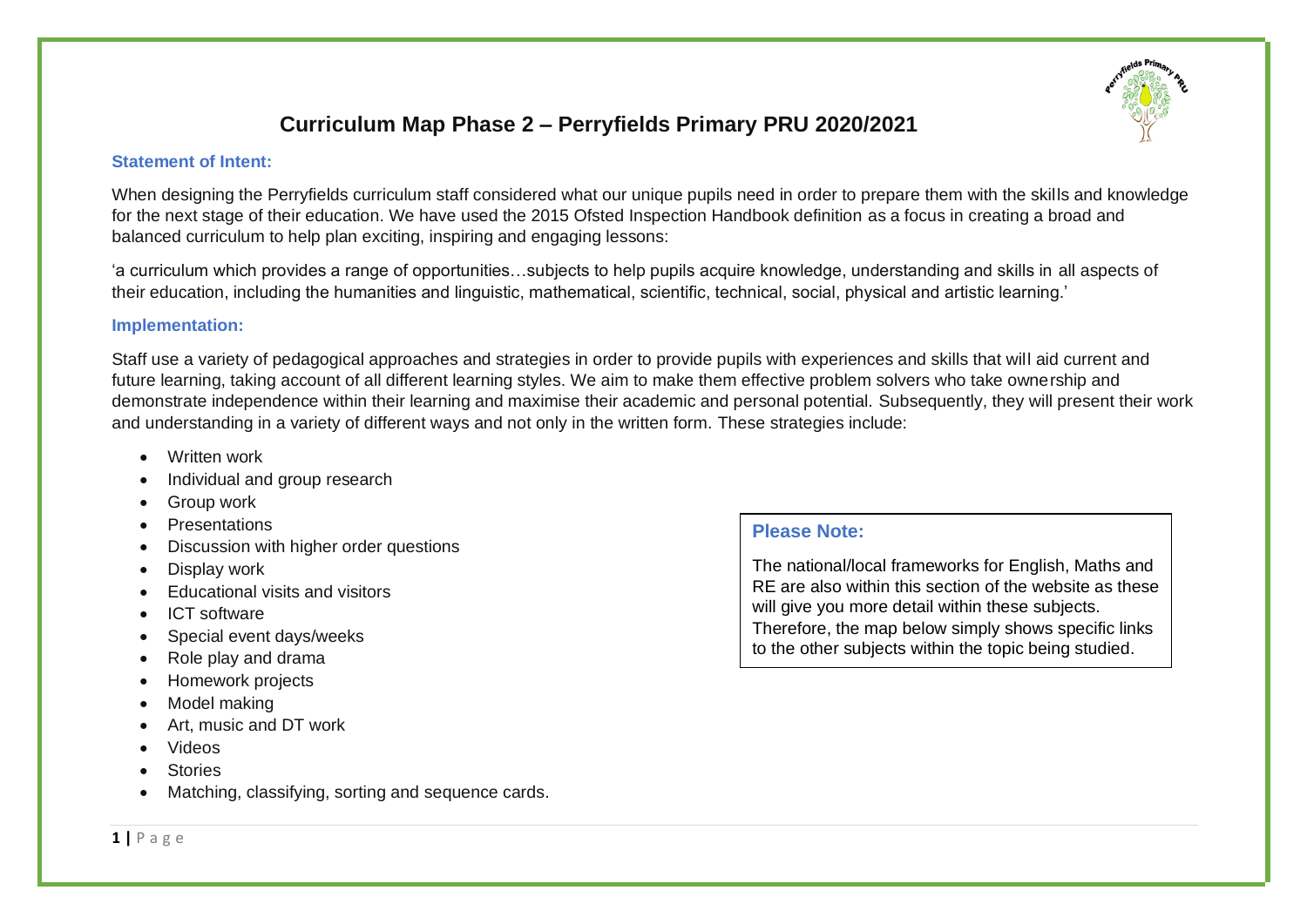

### **Autumn Term 1**

| Year 1 Cycle                                                                                                                                                                                                                    | Year 2 Cycle                                                                                                                                                                                                                                                                                                                    |
|---------------------------------------------------------------------------------------------------------------------------------------------------------------------------------------------------------------------------------|---------------------------------------------------------------------------------------------------------------------------------------------------------------------------------------------------------------------------------------------------------------------------------------------------------------------------------|
| <b>Greece Lightning:</b>                                                                                                                                                                                                        | <b>Rule Britannia:</b>                                                                                                                                                                                                                                                                                                          |
| <b>English:</b> Use information from research to debate which is best<br>- Athens or Sparta. Write a newspaper report about the battle of<br>Marathon. Read and write Greek myths; choice of activities from<br>English Quests. | <b>English:</b> Write a newspaper report about the Anglo-Saxon<br>invasion of Roman Britain. Children write diary entries for a day in<br>the life of an Anglo-Saxon child. Children write instructions for<br>building an Anglo-Saxon house and for playing a Saxon game -<br>Taefl. Choice of activities from English Quests. |
| Maths: Investigate the work of Pythagoras and other key                                                                                                                                                                         | <b>Maths:</b> Measure dimensions for the shield and the house. Read                                                                                                                                                                                                                                                             |
| Greek mathematicians. Choice of activities from Maths                                                                                                                                                                           | scales on measuring equipment when measuring quantities for                                                                                                                                                                                                                                                                     |
| Quests.                                                                                                                                                                                                                         | the recipes. Choice of activities from Maths Quests.                                                                                                                                                                                                                                                                            |
| <b>History:</b> Plot timeline of Ancient Greek civilization. Use artefacts                                                                                                                                                      | History: To look at historical reasons for invasion. Find out                                                                                                                                                                                                                                                                   |
| e.g. Greek pottery to find out about life in the era. Research                                                                                                                                                                  | historical facts about the end of the Roman Empire and key                                                                                                                                                                                                                                                                      |
| everyday life in Ancient Greece using a variety of sources. Find                                                                                                                                                                | historical events in the Anglo-Saxon period. Research life in                                                                                                                                                                                                                                                                   |
| out about the Ancient Greek Olympics.                                                                                                                                                                                           | Saxon times.                                                                                                                                                                                                                                                                                                                    |
| Geography: Locate Greece on a map of Europe. Identify key                                                                                                                                                                       | <b>Geography:</b> Use atlases, pictures and the internet to                                                                                                                                                                                                                                                                     |
| geographical features of Greece - locate mountains, islands,                                                                                                                                                                    | establish routes taken by the invaders and discuss the issues                                                                                                                                                                                                                                                                   |
| neighbouring countries and seas.                                                                                                                                                                                                | they faced showing an understanding of causes and                                                                                                                                                                                                                                                                               |
| Art: Draw/sketch Ancient Greek pots using observational                                                                                                                                                                         | consequences of the end of the Roman occupation in Britain.                                                                                                                                                                                                                                                                     |
| drawing skills. Construct and decorate a clay pot using coils                                                                                                                                                                   | Design Technology: Research skills to develop an                                                                                                                                                                                                                                                                                |
| or a thumb pot.                                                                                                                                                                                                                 | understanding of life in an Anglo- Saxon village. Develop                                                                                                                                                                                                                                                                       |
| MFL: Investigate and understand Greek origins of words within                                                                                                                                                                   | knowledge of nets and structures to plan. Design and reproduce                                                                                                                                                                                                                                                                  |
| the English language.                                                                                                                                                                                                           | an Anglo-Saxon settlement.                                                                                                                                                                                                                                                                                                      |
|                                                                                                                                                                                                                                 | Art: Design and make an Anglo-Saxon shield. Use observational<br>skills and a range of artistic techniques to draw houses and<br>artefacts.                                                                                                                                                                                     |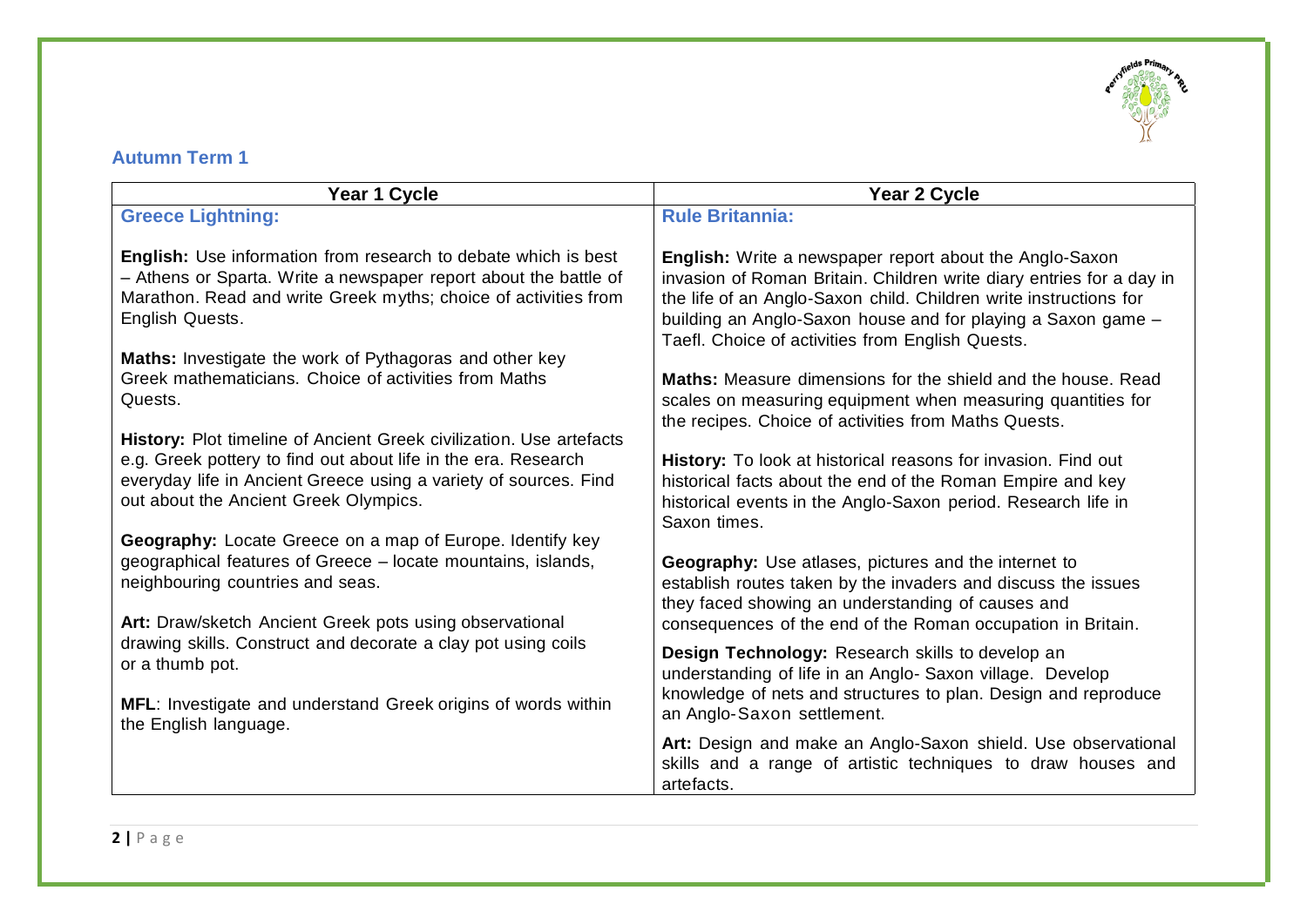

| <b>P.E.</b> Explore dance to enact a fight between the Greeks and the<br>Trojans. Explore the different sports that made up the Ancient<br>Greek Olympics. Swimming. | PSHE and Citizenship: Discuss issues around immigration. How<br>has the culture of the UK been enriched by invasion/immigration?<br>Give examples. How can different cultures live together? |
|----------------------------------------------------------------------------------------------------------------------------------------------------------------------|----------------------------------------------------------------------------------------------------------------------------------------------------------------------------------------------|
| Science: Look at all the factors that have caused Greek temples to<br>erode. Conduct an experiment to find out the impact of erosion on<br>different types of rocks. | ICT/Computing: Use computing techniques to create final multi-<br>media presentations based on learning.                                                                                     |
| Homework/Independent Learning: Power projects based on:<br>1) Greek myths                                                                                            | MFL: Use knowledge of other languages to identify the origin and<br>support the translation of Anglo-Saxon place names.                                                                      |
| 2) Modern day Greece.                                                                                                                                                | <b>P.E.</b> Explore dance to enact conflict between the Anglo Saxons<br>and Romans. Swimming.                                                                                                |
|                                                                                                                                                                      | Homework/Independent Learning: Power projects based on:<br>1) Saxon Invasion<br>2) Life in Anglo-Saxon times.                                                                                |
| <b>Additional Special Themes/Projects/Events:</b>                                                                                                                    | <b>Additional Special Themes/Projects/Events:</b>                                                                                                                                            |
| <b>Arts Week</b><br><b>Voices and Visions</b><br><b>Greek Week</b><br>Anti Bullying and Kindness Week                                                                | Scandinavia Food Day<br><b>Arts Week</b><br><b>Voices and Visions</b><br>Anti Bullying and Kindness Week<br><b>Diwali</b><br>Remembrance Day<br>St Andrew's Day                              |
| <b>Educational Visits</b>                                                                                                                                            | <b>Educational Visits</b>                                                                                                                                                                    |
| Mechanical Art and Design Museum -<br>History Man Visitor - Ancient Greece<br>Athletics Stadium - Worcester/Alexander Stadium Birmingham                             | Bishops Wood Centre Viking Day - Worcestershire<br>History Man Visitor - Saxons                                                                                                              |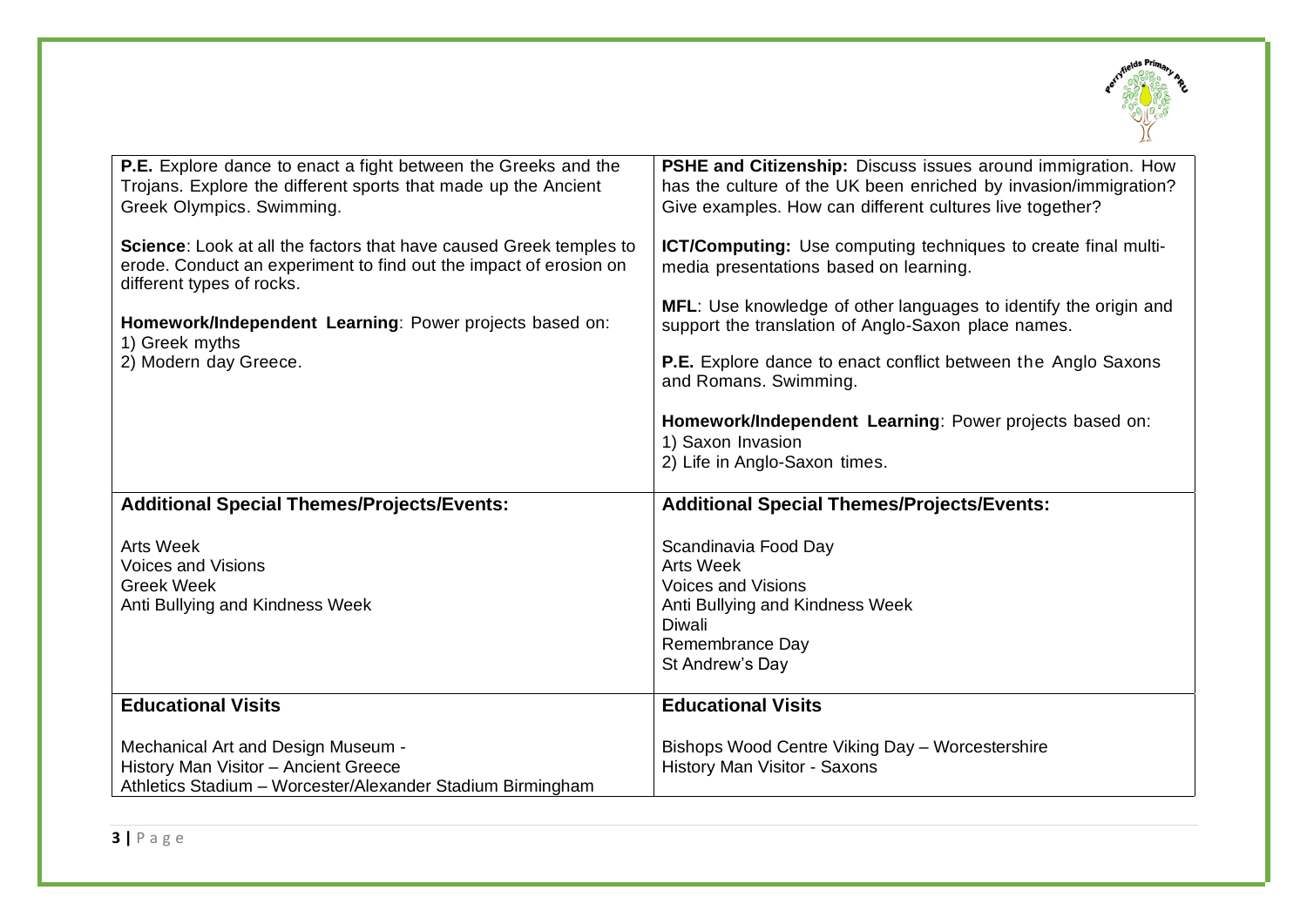

Walk around Worcester looking for different examples of pillars Safari Park trip linked to Science

| Year 1 Cycle                                                                                                                                                                                                                                                                                                                                                                                                                             | <b>Year 2 Cycle</b>                                                                                                                                                                                                                                                                                                                                                                                                                                                                                                                              |
|------------------------------------------------------------------------------------------------------------------------------------------------------------------------------------------------------------------------------------------------------------------------------------------------------------------------------------------------------------------------------------------------------------------------------------------|--------------------------------------------------------------------------------------------------------------------------------------------------------------------------------------------------------------------------------------------------------------------------------------------------------------------------------------------------------------------------------------------------------------------------------------------------------------------------------------------------------------------------------------------------|
| <b>Battling Britain:</b>                                                                                                                                                                                                                                                                                                                                                                                                                 | <b>The Great War:</b>                                                                                                                                                                                                                                                                                                                                                                                                                                                                                                                            |
| English: Links to key texts Good Night Mr Tom and Spy Watch.                                                                                                                                                                                                                                                                                                                                                                             | English: Children read a range of poems written about the<br>experiences of world war one and evaluate the different perspectives                                                                                                                                                                                                                                                                                                                                                                                                                |
| Maths: Close links to Map work, converting standard units of                                                                                                                                                                                                                                                                                                                                                                             | that they show. Children read different accounts of 'The Christmas                                                                                                                                                                                                                                                                                                                                                                                                                                                                               |
| measurement and compass work in P.E. Timelines                                                                                                                                                                                                                                                                                                                                                                                           | Truce told in different ways and evaluate the differences between<br>narrative accounts and factual eye-witness accounts.                                                                                                                                                                                                                                                                                                                                                                                                                        |
| Geography: Locate Europe on a map of the world. Identify countries,<br>capital cities and flags of Europe. Find out which countries are were<br>Allies of the UK and find them on a map/identify and locate their<br>capital cities. Identify, locate and name key battles of WW2                                                                                                                                                        | Maths: Linked activities as suggested in 'Trench Warfare' Maths<br>Quest                                                                                                                                                                                                                                                                                                                                                                                                                                                                         |
| PSHE/Citizenship: Children will demonstrate a basic understanding<br>of the key reasons why WW2 started and how the parliamentary<br>system of the UK and the EU has evolved from WW2. Pupils will take<br>part in a debate using information provided. Look at propaganda and<br>how it influenced people.<br>Art: Research works by key European artists. Use different artistic<br>techniques to recreate some of their masterpieces. | History: Children research the history and power of the British<br>Empire. Children find out about key events that triggered the start of<br>the First World War-placing them on a timeline. Children use a<br>variety of historical sources to find out what life was like in the<br>trenches during The Great War. Children research the lives of key<br>women involved in the war effort. Children find out about the roles<br>that animals played on the front line. Children find out about the<br>events of 'The Christmas Truce' of 1914. |
| Science: Children use a range of scientific skills to create a filter bed<br>to filter contaminated water. In addition, children explain why it is<br>important that quality standards for water are consistent across a<br>range of countries – particularly those in Europe with land borders.                                                                                                                                         | Geography: Children use maps of Europe to identify: countries that<br>once formed the British Empire, Countries that were part of the<br>central powers during the First World War, Countries which formed<br>the Allied Forces during the First World War, key areas of Europe                                                                                                                                                                                                                                                                  |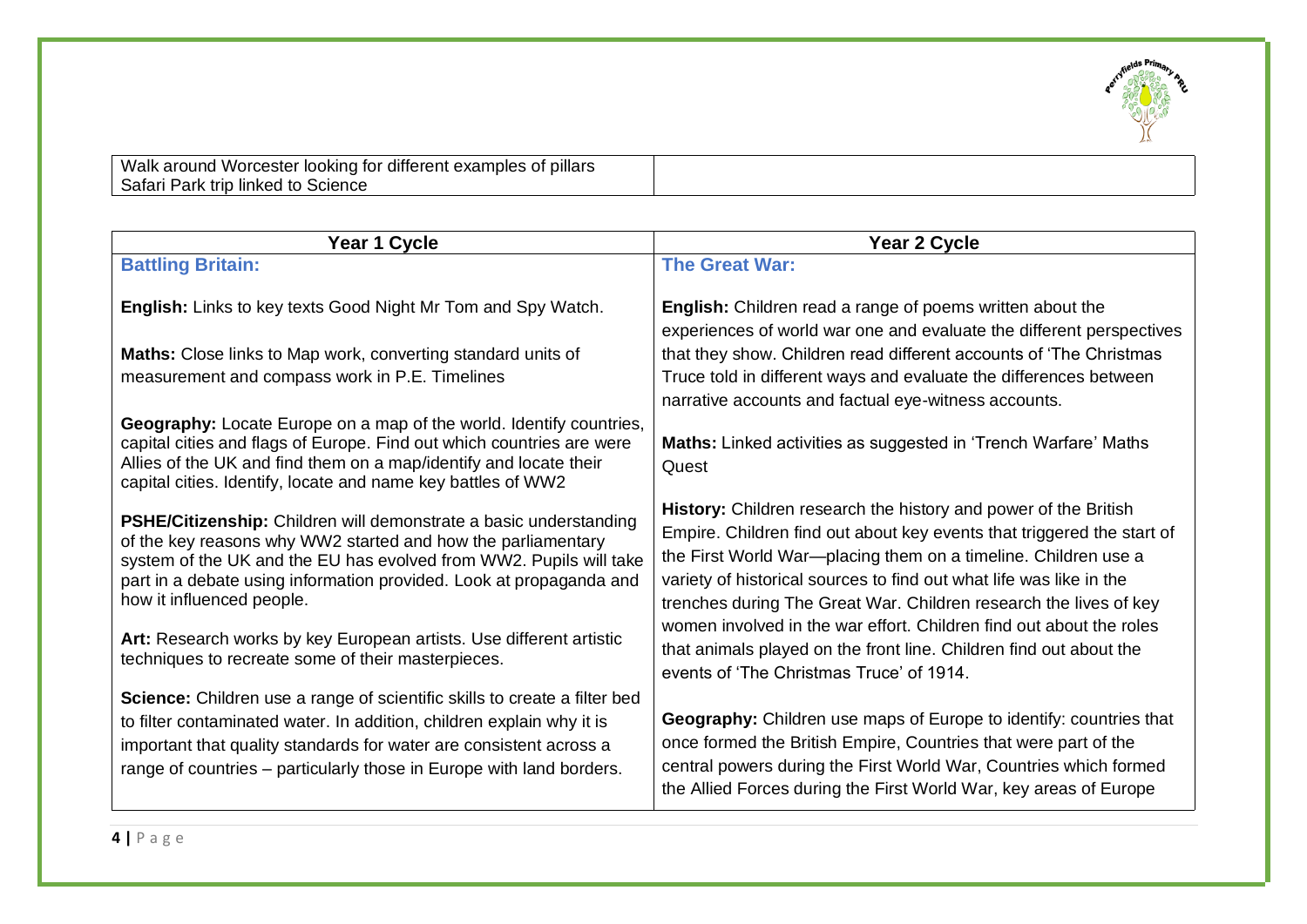

| <b>ICT/Computing:</b> Use ICT to create quizzes based on an aspect of<br>Europe. Use ICT to research information and present findings in a<br>variety of different ways.<br>PE: Invasion Games. Orienteering/Map work, Swimming.<br>Homework/Independent Learning: Power projects based on:<br>1) Planning a 'Europe Day' in school. Learn songs made famous<br>during WW2 (Good Night Mr Tom), key phrases in their home<br>language, sample some famous food, find out about key citizens<br>from that country. Classes share what they have learnt in a<br>celebration assembly.<br>2) Research the work of key European artists that reflect a range of<br>different styles e.g. Claude Monet, Pablo Picasso, Vincent Van<br>Gogh, Edvard Munch, Gustav Klimt.<br>3) Battle/Blitz silhouettes and links to poppy field pieces of art and<br>poetry. | affected by the Great War e.g. Northern France.<br>PSHE/Citizenship: What does the word 'sanction' mean? Discuss<br>the morality of the armistice agreement. Were the Allied Forces right<br>to impose such strong penalties on Germany—what was the impact<br>of this? Children will work as part of both ability and mixed ability<br>groups to create presentations about different aspects of WW1.<br>Research the different nations that formed the British Empire. Find<br>out about the different armed forces that formed part of the 'Allied<br>Forces' - what countries did they come from?<br>Art: Use a range of different artistic media to create evocative<br>images of the trenches.<br>Design Technology: Design, plan, make and evaluate a model of<br>the trenches using a range of different materials.<br><b>ICT/Computing:</b> Children use ICT to research facts and<br>publish/present their work in a variety of ways.<br>PE: Invasion Games. Swimming.<br>Homework/Independent Learning: Power projects based on:<br>1) Children complete tasks and plan to set up a gallery/museum to |
|---------------------------------------------------------------------------------------------------------------------------------------------------------------------------------------------------------------------------------------------------------------------------------------------------------------------------------------------------------------------------------------------------------------------------------------------------------------------------------------------------------------------------------------------------------------------------------------------------------------------------------------------------------------------------------------------------------------------------------------------------------------------------------------------------------------------------------------------------------|------------------------------------------------------------------------------------------------------------------------------------------------------------------------------------------------------------------------------------------------------------------------------------------------------------------------------------------------------------------------------------------------------------------------------------------------------------------------------------------------------------------------------------------------------------------------------------------------------------------------------------------------------------------------------------------------------------------------------------------------------------------------------------------------------------------------------------------------------------------------------------------------------------------------------------------------------------------------------------------------------------------------------------------------------------------------------------------------------------------|
|                                                                                                                                                                                                                                                                                                                                                                                                                                                                                                                                                                                                                                                                                                                                                                                                                                                         | showcase the work that they have completed as part of their project.<br>Sex and Relationship Education: Stages of human and animal                                                                                                                                                                                                                                                                                                                                                                                                                                                                                                                                                                                                                                                                                                                                                                                                                                                                                                                                                                               |
|                                                                                                                                                                                                                                                                                                                                                                                                                                                                                                                                                                                                                                                                                                                                                                                                                                                         | development, including puberty.                                                                                                                                                                                                                                                                                                                                                                                                                                                                                                                                                                                                                                                                                                                                                                                                                                                                                                                                                                                                                                                                                  |
| <b>Additional Special Themes/Projects/Events:</b>                                                                                                                                                                                                                                                                                                                                                                                                                                                                                                                                                                                                                                                                                                                                                                                                       | <b>Additional Special Themes/Projects/Events:</b>                                                                                                                                                                                                                                                                                                                                                                                                                                                                                                                                                                                                                                                                                                                                                                                                                                                                                                                                                                                                                                                                |
| Reach for the Stars Aspiration Week<br><b>Big Draw</b>                                                                                                                                                                                                                                                                                                                                                                                                                                                                                                                                                                                                                                                                                                                                                                                                  | Reach for the Stars Aspiration Week<br><b>Big Draw</b>                                                                                                                                                                                                                                                                                                                                                                                                                                                                                                                                                                                                                                                                                                                                                                                                                                                                                                                                                                                                                                                           |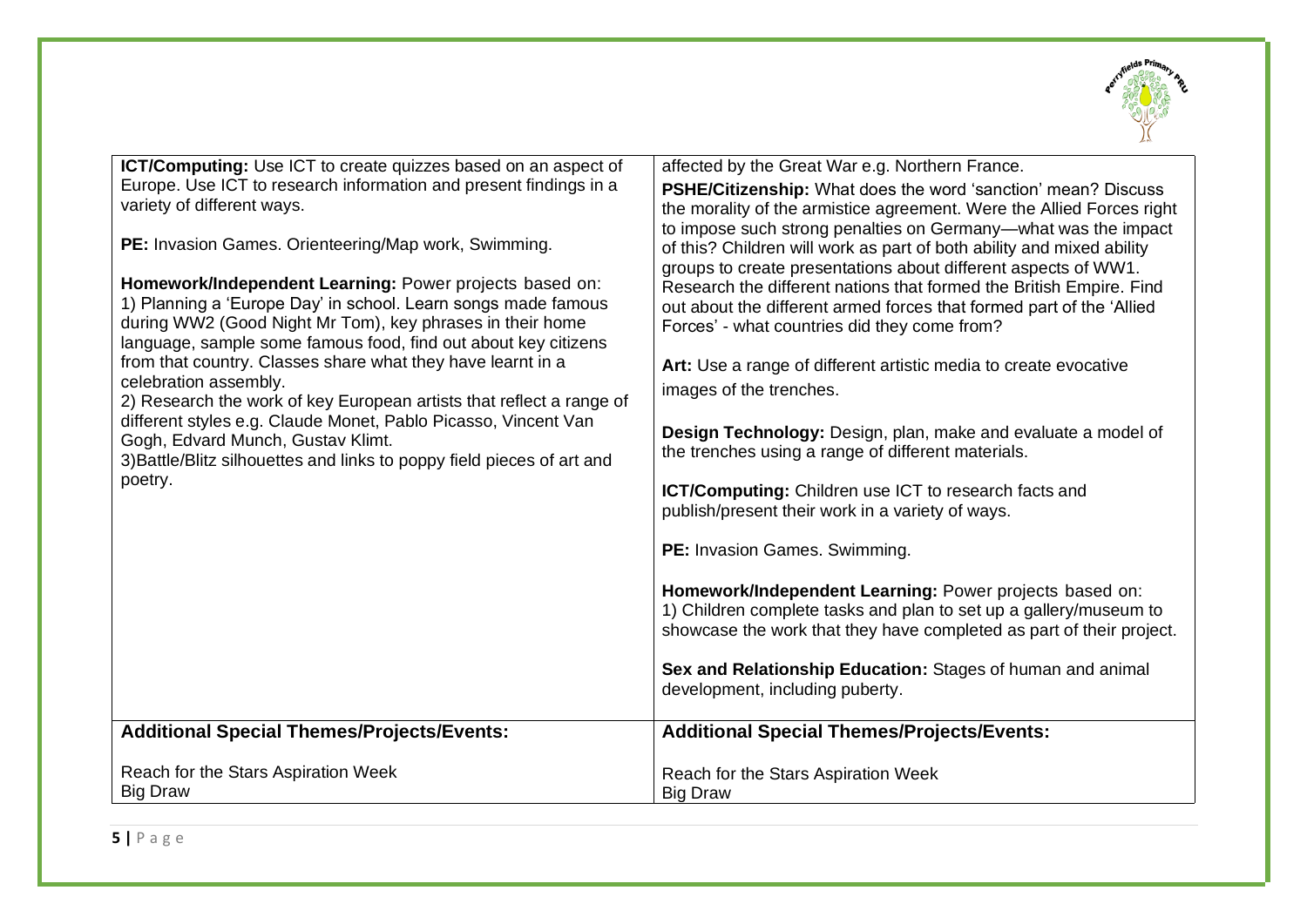

| VE, Armistice Day<br>St John's of Bedwardine Church<br><b>Worcester Cathedral</b><br><b>Ghullivelt Park</b> | <b>Animal Safety</b><br><b>Black History Month assemblies</b><br><b>Fireworks Safety</b><br><b>Great War Day</b><br>St John's of Bedwardine Church |
|-------------------------------------------------------------------------------------------------------------|----------------------------------------------------------------------------------------------------------------------------------------------------|
|                                                                                                             |                                                                                                                                                    |
| <b>Educational Visits</b>                                                                                   | <b>Educational Visits</b>                                                                                                                          |
| Norton Park - WW2 signs                                                                                     | Norton Barracks - Worcestershire                                                                                                                   |
| RAF Cosford - Birmingham                                                                                    | National Arboretum - Staffordshire                                                                                                                 |
| National Arboretum - Staffordshire                                                                          | Croome Court – Worcestershire                                                                                                                      |
| Birmingham Museum and Art Gallery                                                                           | Fromes's Hill - Worcester                                                                                                                          |
| Hartlebury Museum, Severn Valley Railway                                                                    | <b>Worcester City Library and Museum</b>                                                                                                           |
|                                                                                                             | Community visitors to be interviewed/talk about the war                                                                                            |
|                                                                                                             | Army personnel visitors                                                                                                                            |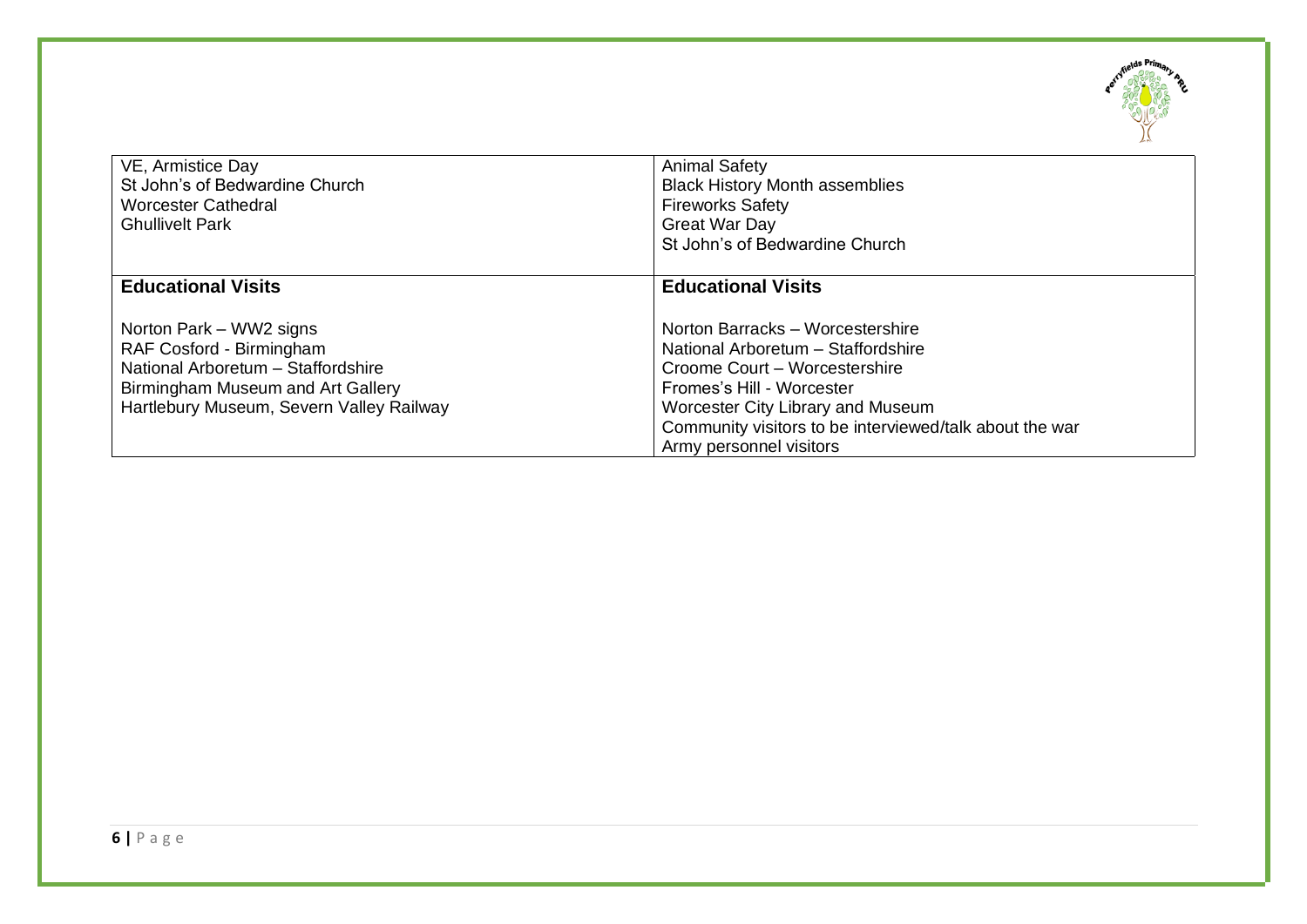

### **Autumn Term 2**

# **Spring Term 1**

| Year 1 Cycle                                                                                                                                                                                                                                                   | Year 2 Cycle                                                                                                                                                                                                                 |
|----------------------------------------------------------------------------------------------------------------------------------------------------------------------------------------------------------------------------------------------------------------|------------------------------------------------------------------------------------------------------------------------------------------------------------------------------------------------------------------------------|
| <b>Walls and Barricades:</b>                                                                                                                                                                                                                                   | <b>Out of this World:</b>                                                                                                                                                                                                    |
| English: Create a newspaper report on the fall of the Berlin Wall.<br>Take part in debates about justifying building walls and<br>barricades. Use role play to explore feelings and emotions linked<br>to apartheid. Choice of activities from English Quests. | English: Write play scripts based on an alien landing. Interview<br>an astronaut. Write diary entries about life in space. Write<br>balanced arguments about space exploration. Choice of activities<br>from English Quests. |
| <b>Maths:</b> Choice of activities from Maths Quests.<br>History: Investigate castles as a form of defence. Use a variety                                                                                                                                      | <b>Maths:</b> Scale down measurements to make scale models of<br>planets within the solar system. Calculate distances to different<br>planets. Choice of activities from Maths Quests.                                       |
| of sources to find out about the history of a number of famous<br>walls e.g. Hadrian's Wall, The Berlin Wall etc. Create timelines of                                                                                                                          | History: Find out about key historical space events e.g. Moon                                                                                                                                                                |
| key events linked to apartheid. Research life of Nelson Mandela.                                                                                                                                                                                               | landing, Space race. Research key figures related to space e.g.<br>Yuri Gagarin, Neil Armstrong. Find out about historical space                                                                                             |
| <b>Geography:</b> Use OS Maps/Google Earth and keys to locate<br>famous walls around the world. Discuss these wall's geographical                                                                                                                              | disasters.                                                                                                                                                                                                                   |
| significance.                                                                                                                                                                                                                                                  | Geography: Plot launch sites on world maps. Research<br>countries with space programmes.                                                                                                                                     |
| <b>Design Technology:</b> Design and make a model of a castle and<br>its defence system.                                                                                                                                                                       | Design Technology: Children design and make their own space                                                                                                                                                                  |
| Art: Explore graffiti art – create a piece of graffiti art. Children<br>create a layered piece of textile art.                                                                                                                                                 | rocket to a design brief. Work in groups to create a model solar<br>system.                                                                                                                                                  |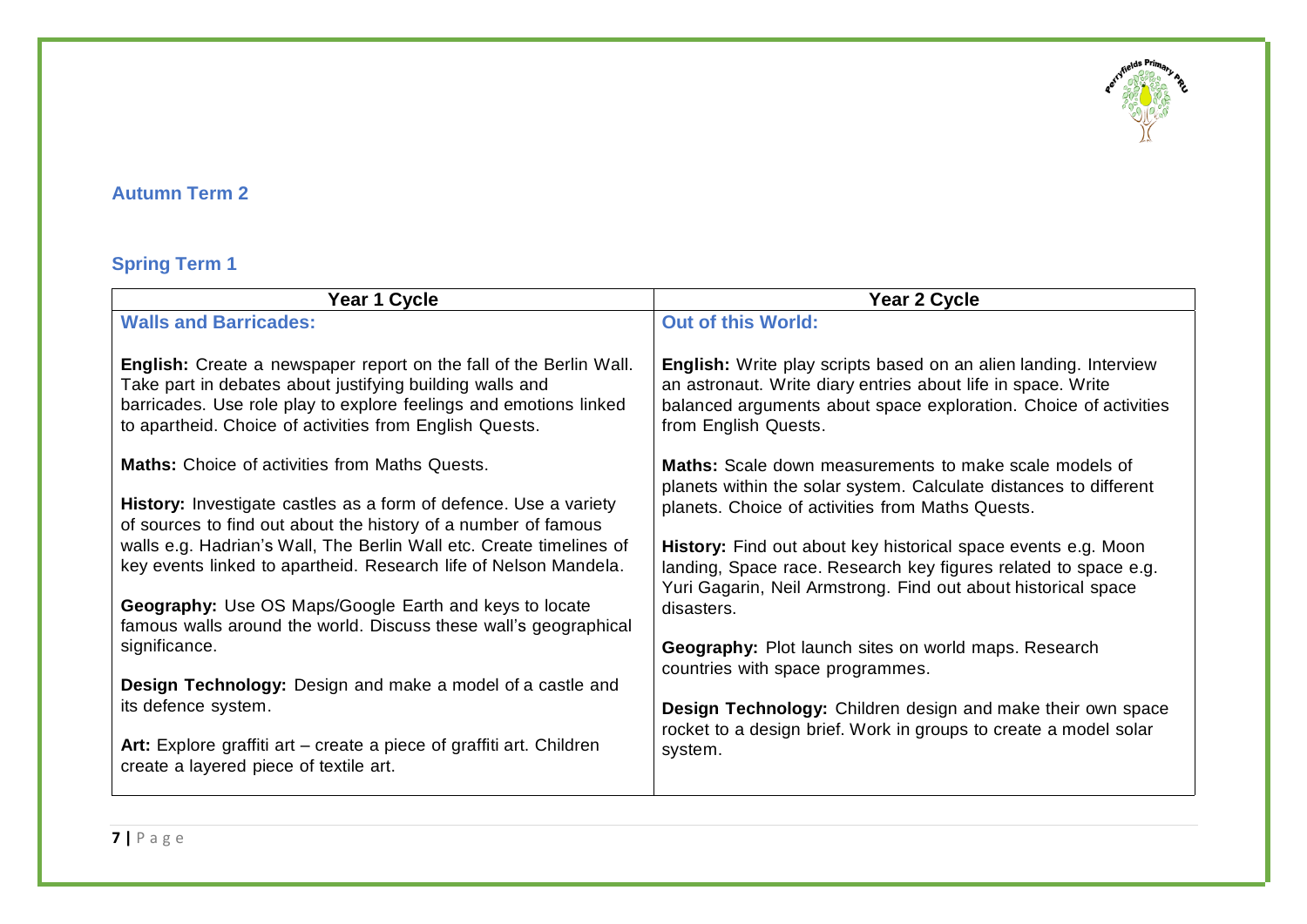

| <b>PSHE/Citizenship:</b> Explore the feelings and emotions<br>involved with separation.                                                                                                                                                | Art: Use coloured chalks and shading/texture to create the<br>atmospheric landscape of different planets.                                                                                                                                                                                                                                                              |
|----------------------------------------------------------------------------------------------------------------------------------------------------------------------------------------------------------------------------------------|------------------------------------------------------------------------------------------------------------------------------------------------------------------------------------------------------------------------------------------------------------------------------------------------------------------------------------------------------------------------|
| <b>ICT/Computing:</b> Use and search the internet effectively and<br>safely.<br>Science: Conduct a forces investigation linked to moving the large<br>stones used to create great walls. Investigate properties of different<br>rocks. | <b>PSHE/Citizenship:</b> What nationalities are there within the<br>International Space Centre? How are they able to interact/live in<br>harmony? Consider moral implications of funding space<br>programmes at the expense of third world countries. Consider<br>issues of Science vs Religion.<br><b>ICT/Computing:</b> Use movie programme to create live report of |
| <b>PE:</b> Invasion Games. Swimming.                                                                                                                                                                                                   | alien landing.                                                                                                                                                                                                                                                                                                                                                         |
| Homework/Independent Learning: Power projects based on:<br>1) Castle defences<br>2) Famous walls.                                                                                                                                      | <b>Science:</b> Research astronaut's diet. Create aliens that are adapted<br>to the environment of different planets. Research environmental<br>conditions of different planets to draw conclusions about which<br>would best support life. Research different time zones around the<br>world.<br><b>Music:</b> Compose a soundtrack to a video of a shuttle launch.   |
|                                                                                                                                                                                                                                        | PE: Create an alien dance to 'Sci-fi' music. Swimming.                                                                                                                                                                                                                                                                                                                 |
|                                                                                                                                                                                                                                        | Homework/Independent Learning: Power projects based on:<br>1) The Space Race<br>2) Alien life.                                                                                                                                                                                                                                                                         |
| <b>Additional Special Themes/Projects/Events:</b>                                                                                                                                                                                      | <b>Additional Special Themes/Projects/Events:</b>                                                                                                                                                                                                                                                                                                                      |
| The Big Sing<br>Chinese Week - Chinese New Year<br>St David's Day<br>St Patrick's Day                                                                                                                                                  | The Big Sing<br>Chinese Week - Chinese New Year<br>St David's Day<br>St Patrick's Day                                                                                                                                                                                                                                                                                  |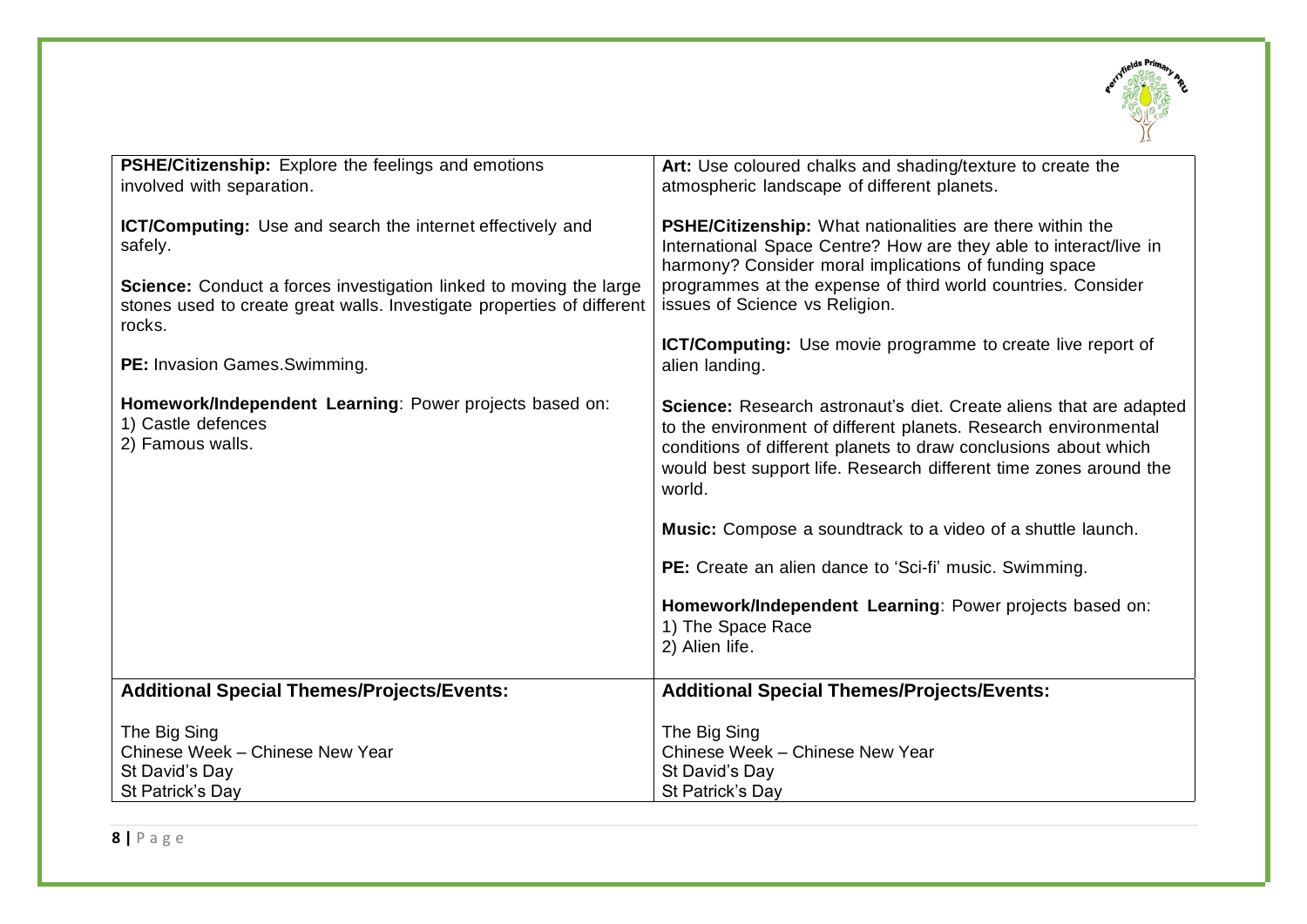

| <b>Spring Begins</b>                                                                                                                        | <b>Spring Begins</b>                                                                         |
|---------------------------------------------------------------------------------------------------------------------------------------------|----------------------------------------------------------------------------------------------|
| <b>BST Begins</b>                                                                                                                           | <b>BST Begins</b>                                                                            |
| <b>Educational Visits</b><br><b>Warwick Castle</b><br>Raglan and Whites Castle – Wales<br>West Bromwich Albion FC Stadium Tour - Birmingham | <b>Educational Visits</b><br>National Space Centre - Nottingham<br><b>Chinese Restaurant</b> |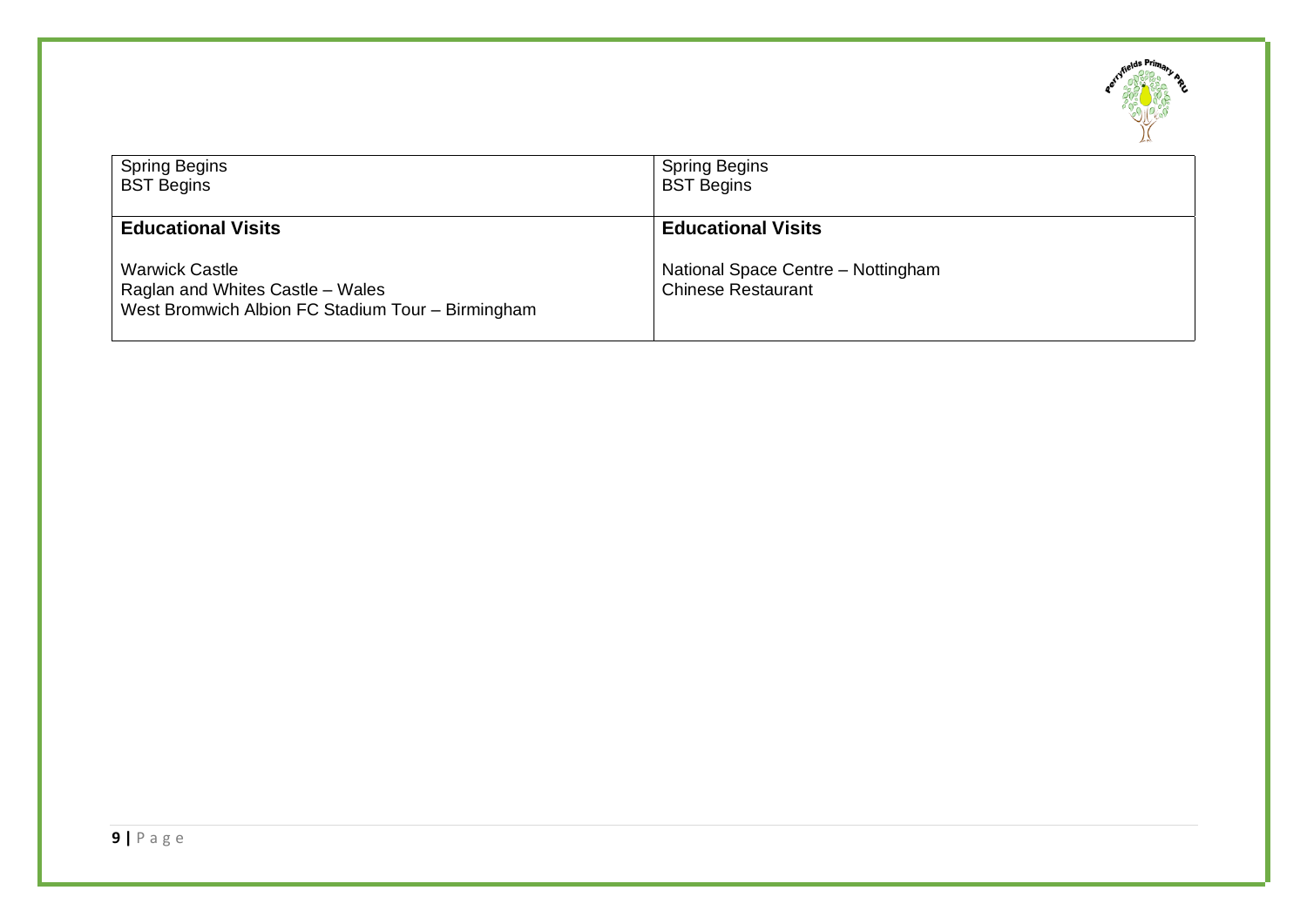# **Spring Term 2**



| Year 1 Cycle                                                                                            | Year 2 Cycle                                                                                                                                                                                                                 |
|---------------------------------------------------------------------------------------------------------|------------------------------------------------------------------------------------------------------------------------------------------------------------------------------------------------------------------------------|
| <b>Disasters:</b>                                                                                       | <b>Mexico and the Mayans:</b>                                                                                                                                                                                                |
| English: Create newspaper reports based on Vesuvius                                                     | <b>English:</b> Write a historical diary entry based on 'A day in the life                                                                                                                                                   |
| erupting in Pompeii. Choice of activities from English Quests.                                          | of'. Write your own version of a Mayan myth or legend. Write a                                                                                                                                                               |
| <b>Maths:</b> Create spreadsheets and databases linked to                                               | newspaper article on Mayan sacrifice. Write a travel guide on                                                                                                                                                                |
| Earthquake data. Choice of activities from Maths Quests.                                                | visiting Mexico. Choice of activities from English Quests.                                                                                                                                                                   |
| History: Research famous earthquakes/volcanic eruptions from<br>the past.                               | Maths: Children solve problems linked to budgeting and money<br>linked to holidaying in Mexico. Calculate distances to and within<br>Mexico. Solve problems involving time zones. Choice of<br>activities from Maths Quests. |
| Geography: Identify fault lines and tectonic plates on a world                                          | History: Research the ancient civilization of the Mayans,                                                                                                                                                                    |
| map. Identify the cause of earthquakes and volcanic eruptions.                                          | including lifestyle and key beliefs. Offer historical opinions as to                                                                                                                                                         |
| Research the impact on people and places.                                                               | why the Mayans 'disappeared'.                                                                                                                                                                                                |
| Design Technology: Design and make models of volcanoes                                                  | Geography: Use map skills to locate cities and countries of the                                                                                                                                                              |
| using a range of materials.                                                                             | world and identify lines of latitude and longitude. Compare                                                                                                                                                                  |
| Art: Artwork based on Pompeii figures using chalk/charcoal                                              | geographical features of Mexico and the UK including climate,                                                                                                                                                                |
| and Modroc.                                                                                             | size, land use etc.                                                                                                                                                                                                          |
| <b>Citizenship:</b> Research the role of charities in providing aid for<br>victims of natural disasters | Art/Design Technology: Design and make a Mayan inspired<br>mask using mouldable materials. Prepare and cook healthy<br>Mexican food.                                                                                         |
| <b>ICT/Computing:</b> Use Morfo or another app to create a virtual<br>volcano expert.                   | PSHE/Citizenship: Learn about the systems and forms of                                                                                                                                                                       |
| Music: Creating a musical composition based on images of a                                              | government in Mexico.                                                                                                                                                                                                        |
| volcano erupting.                                                                                       | <b>ICT/Computing:</b> Use and search the internet effectively and                                                                                                                                                            |
|                                                                                                         | safely.                                                                                                                                                                                                                      |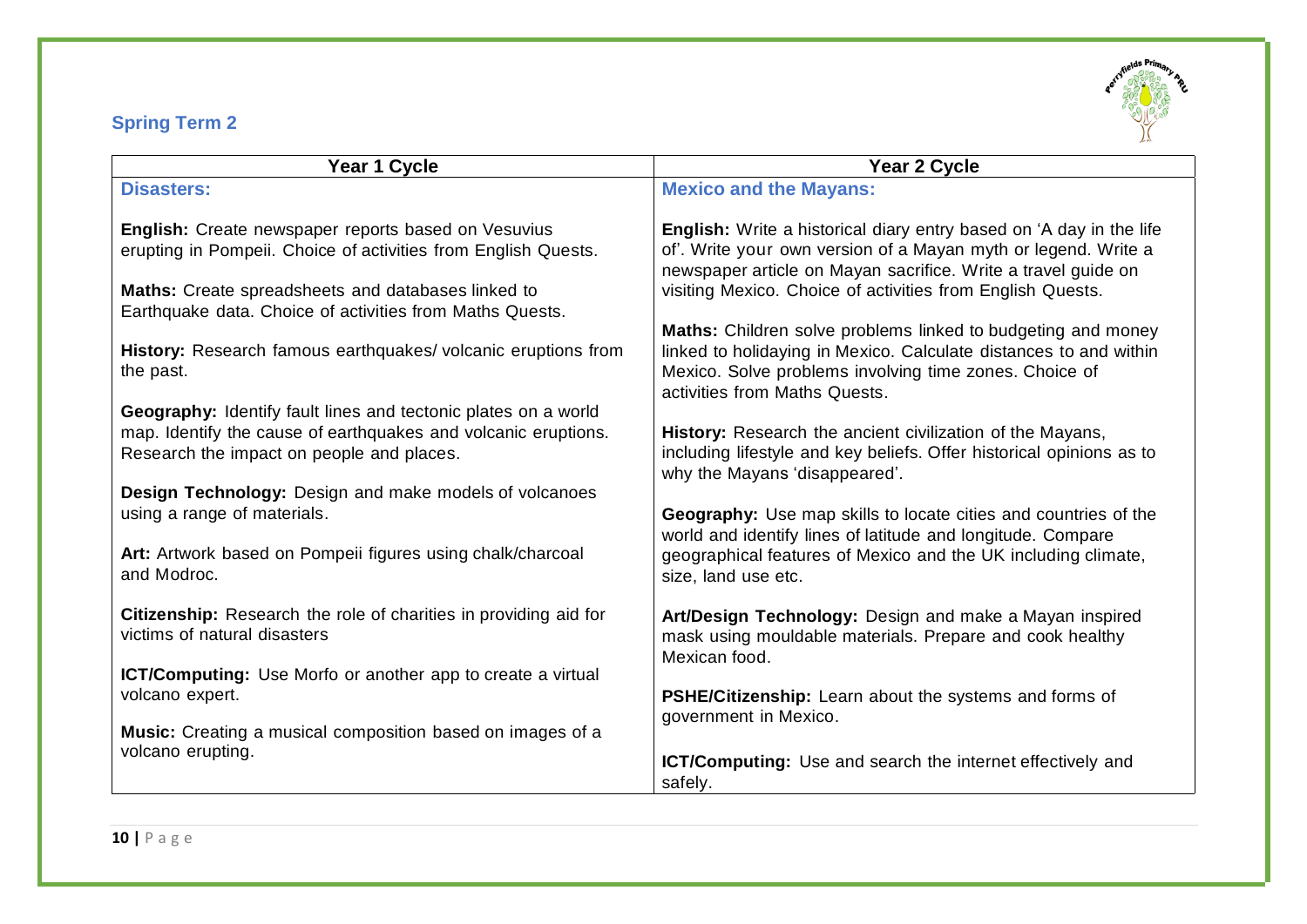

| <b>PSHE/Citizenship:</b> Considering what constitutes a disaster. Why do<br>people choose to live in the shadow of a volcano or in an earthquake<br>zone?<br>PE: Net/wall and striking/fielding Games. Swimming. | MFL: Learn a range of key phrases in Spanish.<br>Science: Investigate how we could keep people cool in warm<br>countries.                |
|------------------------------------------------------------------------------------------------------------------------------------------------------------------------------------------------------------------|------------------------------------------------------------------------------------------------------------------------------------------|
| Homework/Independent Learning: Power projects based on:<br>1) Volcanoes and Earthquakes<br>2) Destruction caused by disasters.                                                                                   | Music: Compose and perform music to accompany a<br>Mayan ritual.<br>PE: Compose, rehearse and perform your own Mayan dance.<br>Swimming. |
|                                                                                                                                                                                                                  | Homework/Independent Learning: Power projects based on:<br>1) Modern day Mexico<br>2) The Mayans.                                        |
| <b>Additional Special Themes/Projects/Events:</b>                                                                                                                                                                | <b>Additional Special Themes/Projects/Events:</b>                                                                                        |
| World Book Day<br><b>Health Education and Science Week</b><br>Easter<br>St George's Day                                                                                                                          | <b>Mexican Food Week</b><br>World Book Day<br><b>Health Education and Science Week</b><br>Easter<br>St George's Day                      |
| <b>Educational Visits</b>                                                                                                                                                                                        | <b>Educational Visits</b>                                                                                                                |
| Thinktank - Birmingham                                                                                                                                                                                           | Cadbury World - Birmingham<br><b>Chesters Mexican Restaurant</b>                                                                         |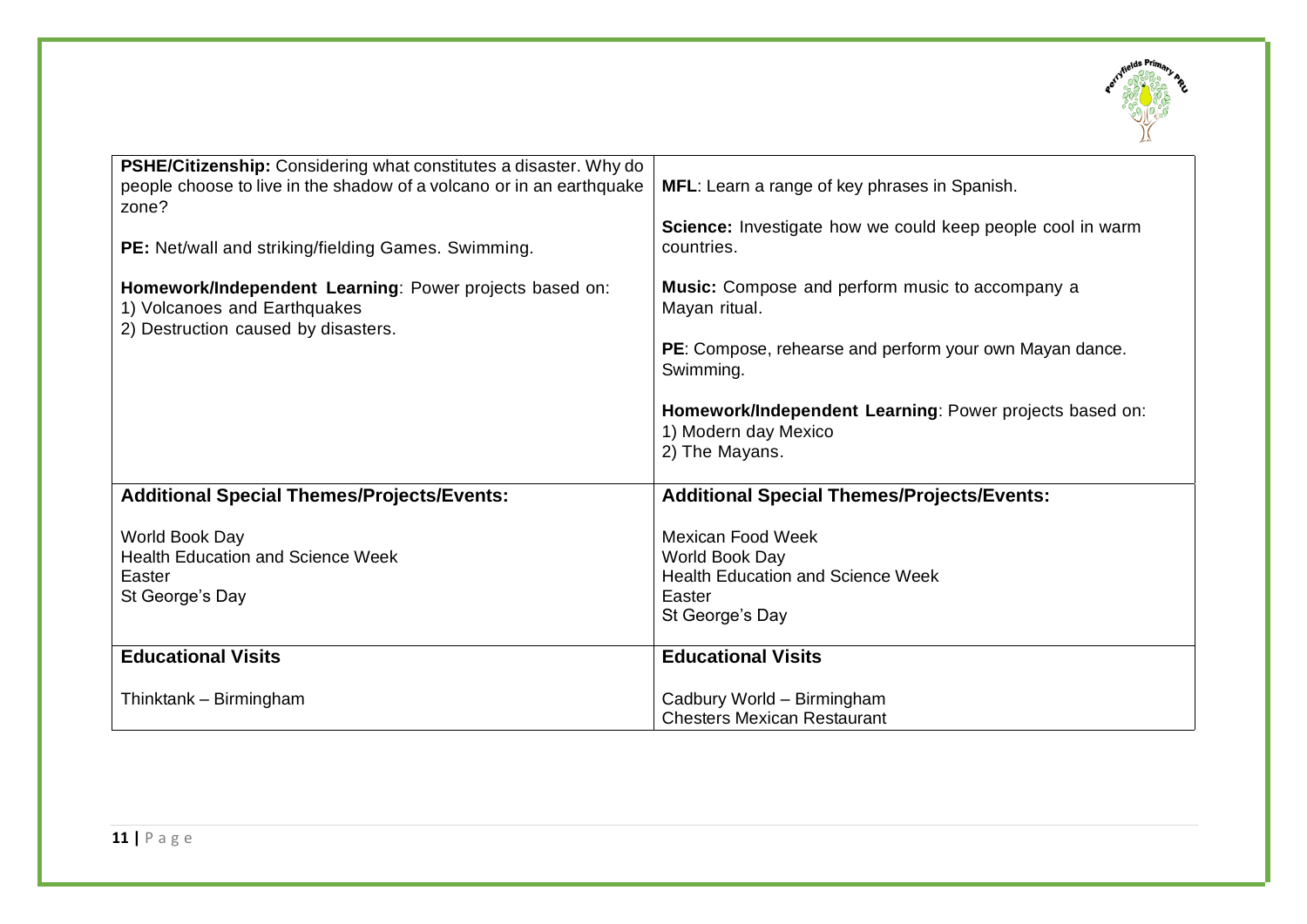### **Summer Term 1**



| Year 1 Cycle                                                                                                                                                                                                                                                                     | Year 2 Cycle                                                                                                                                                                                                                                    |
|----------------------------------------------------------------------------------------------------------------------------------------------------------------------------------------------------------------------------------------------------------------------------------|-------------------------------------------------------------------------------------------------------------------------------------------------------------------------------------------------------------------------------------------------|
| <b>Wonder Women:</b>                                                                                                                                                                                                                                                             | <b>Yes Minister:</b>                                                                                                                                                                                                                            |
| English: Create balanced arguments on which 'Hidden Figure' should<br>be given a statue in Parliament Square. Design a 'Vote for Women'<br>poster. Create a news story presentation about the Parliament Square<br>Statue Campaign.                                              | <b>English:</b> Write letters to an MP about a national or local issue.<br>Evaluate a manifesto as a source of persuasive writing. Recount<br>a trip to the Council Chambers/Houses of Parliament. Choice of<br>activities from English Quests. |
| Maths: Solve a range of mathematical problems related to Space.<br>Science: Use scientific observations to design, make and extract a<br>model of a fossil. Show some understanding about key scientific<br>developments in radioactivity. Identify and sort X-Rays of the human | Maths: Children solve problems linked to budgeting and<br>money management. Analyse data from statistics $-$ e.g. voting<br>patterns. Choice of activities from Maths Quests.                                                                   |
| skeleton.                                                                                                                                                                                                                                                                        | History: Trace the origins of the parliamentary system. Find out<br>about the Gunpowder plot. Find out about the battle for the vote                                                                                                            |
| History: Gather key facts about significant female historic figures in<br>science and politics. Understand about the history of gender equality.                                                                                                                                 | - suffragettes etc.                                                                                                                                                                                                                             |
| Research the work of palaeontologists and the formation and<br>excavation pre-historic fossils.                                                                                                                                                                                  | Geography: Use map skills to locate different forms of<br>government across the world. Look at the location of                                                                                                                                  |
| <b>PSHE/Citizenship:</b> Research the different ways that political<br>activists have fought for gender equality.                                                                                                                                                                | constituencies in the UK. Look at the political party map from the<br>general election - Why are some parties more popular in<br>different areas of the country?                                                                                |
| Art & Design technology: Use a range of materials and tools to<br>design, make and extract a clay fossil. Use prints of historic, political<br>posters to design and create own interpretations.                                                                                 | Design Technology: Design and make a 'guy' of a famous figure<br>within popular culture.                                                                                                                                                        |
| ICT/Computing: Use ICT to create quizzes based on an aspect of<br>Europe and to research information and present findings in a variety<br>of different ways. Use a range of applications and devices in order                                                                    | Art: Create a poster campaign for a political party and design a<br>logo. Use paints to create a painting based on Houses of<br>Parliament by Claude Monet.                                                                                     |
| to communicate ideas, work and messages for a news presentation.<br><b>Design Technology:</b> Use a range of skills to disassemble a soft toy<br>and recognize the different materials and their properties. Explain                                                             | <b>PSHE/Citizenship:</b> Discuss the importance of rules in society.<br>Understand the political voting system of the UK, including first-                                                                                                      |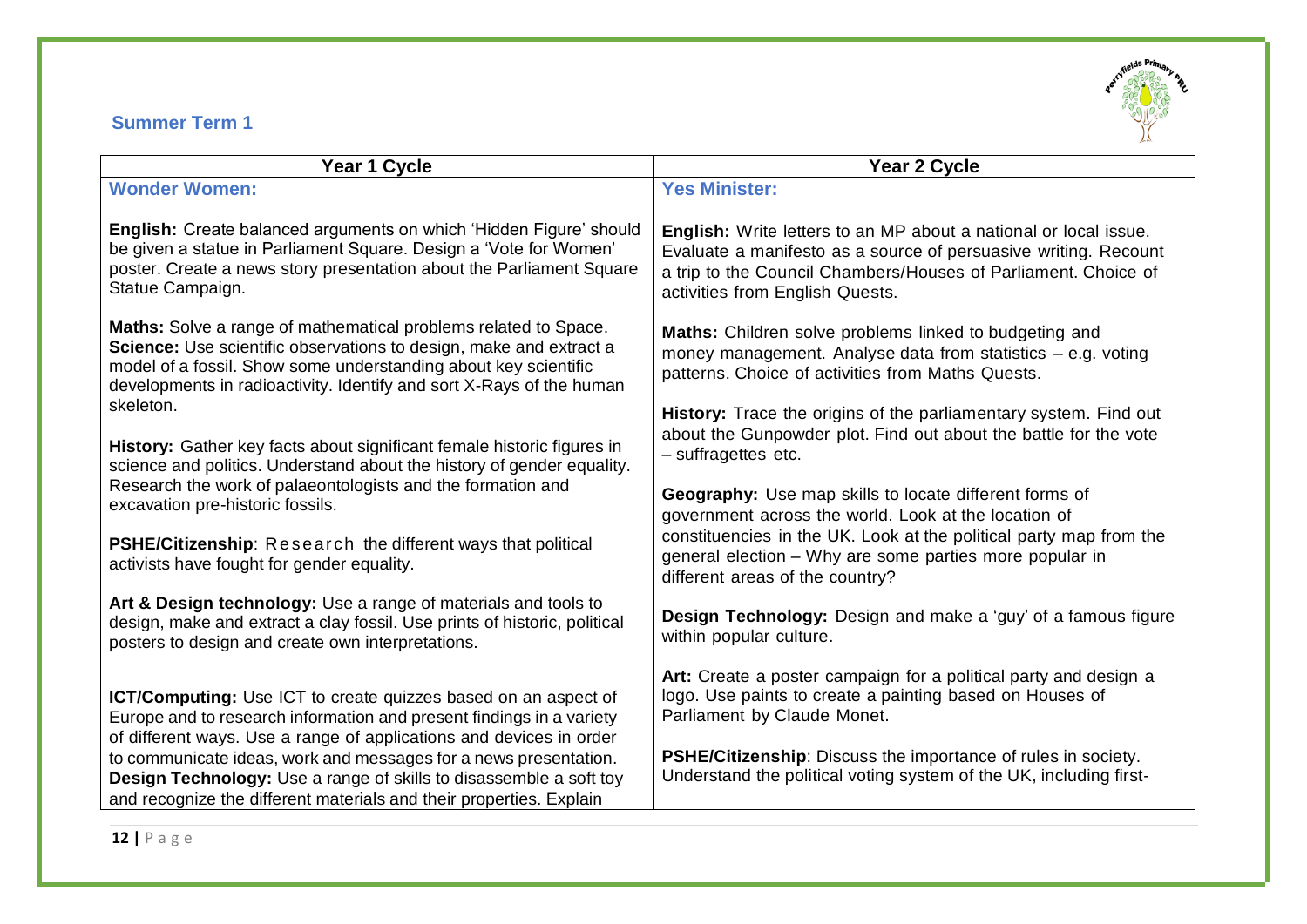

| some simple features that make the toys safe for children to play with.<br>Explain why some materials are suitable and others are unsuitable for<br>children to play with. Children will explain why it is important to have<br>laws that ensure that toys are manufactured safely.<br>PE: Net/wall and striking/fielding Games. Swimming.<br>Homework/Independent Learning: Power project based on<br>significant women in the history of science and politics. | past-the-post voting. Evaluate alternative systems e.g. proportional<br>representation.<br><b>ICT/Computing:</b> Use ICT to research facts and publish/present<br>work in a variety of ways.<br>Music: Compose a new song based around the title 'If I ruled the<br>world'.<br>Science: Investigate properties of different materials through work<br>on creating 'A Bonfire Guy.'<br>PE: Net/wall and striking/fielding Games. Swimming.<br>Homework/Independent Learning: Power projects based on:<br>1) My political party<br>2) The Gunpowder Plot. |
|------------------------------------------------------------------------------------------------------------------------------------------------------------------------------------------------------------------------------------------------------------------------------------------------------------------------------------------------------------------------------------------------------------------------------------------------------------------|---------------------------------------------------------------------------------------------------------------------------------------------------------------------------------------------------------------------------------------------------------------------------------------------------------------------------------------------------------------------------------------------------------------------------------------------------------------------------------------------------------------------------------------------------------|
| <b>Additional Special Themes/Projects/Events:</b>                                                                                                                                                                                                                                                                                                                                                                                                                | <b>Additional Special Themes/Projects/Events:</b>                                                                                                                                                                                                                                                                                                                                                                                                                                                                                                       |
| Road Safety                                                                                                                                                                                                                                                                                                                                                                                                                                                      | <b>Road Safety</b>                                                                                                                                                                                                                                                                                                                                                                                                                                                                                                                                      |
| Careers Day                                                                                                                                                                                                                                                                                                                                                                                                                                                      | Careers Day                                                                                                                                                                                                                                                                                                                                                                                                                                                                                                                                             |
| Mental Health Awareness Week- Self Image                                                                                                                                                                                                                                                                                                                                                                                                                         | <b>Mental Health Awareness Week</b>                                                                                                                                                                                                                                                                                                                                                                                                                                                                                                                     |
| <b>Educational Visits</b>                                                                                                                                                                                                                                                                                                                                                                                                                                        | <b>Educational Visits</b>                                                                                                                                                                                                                                                                                                                                                                                                                                                                                                                               |
| Llanrug Residential - Wales                                                                                                                                                                                                                                                                                                                                                                                                                                      | Llanrug Residential - Wales                                                                                                                                                                                                                                                                                                                                                                                                                                                                                                                             |
| <b>Worcester Racecourse</b>                                                                                                                                                                                                                                                                                                                                                                                                                                      | Guildhall - Mayor's Parlour                                                                                                                                                                                                                                                                                                                                                                                                                                                                                                                             |
|                                                                                                                                                                                                                                                                                                                                                                                                                                                                  | <b>Council Chambers - Worcester</b>                                                                                                                                                                                                                                                                                                                                                                                                                                                                                                                     |
|                                                                                                                                                                                                                                                                                                                                                                                                                                                                  | Houses of Parliament - London                                                                                                                                                                                                                                                                                                                                                                                                                                                                                                                           |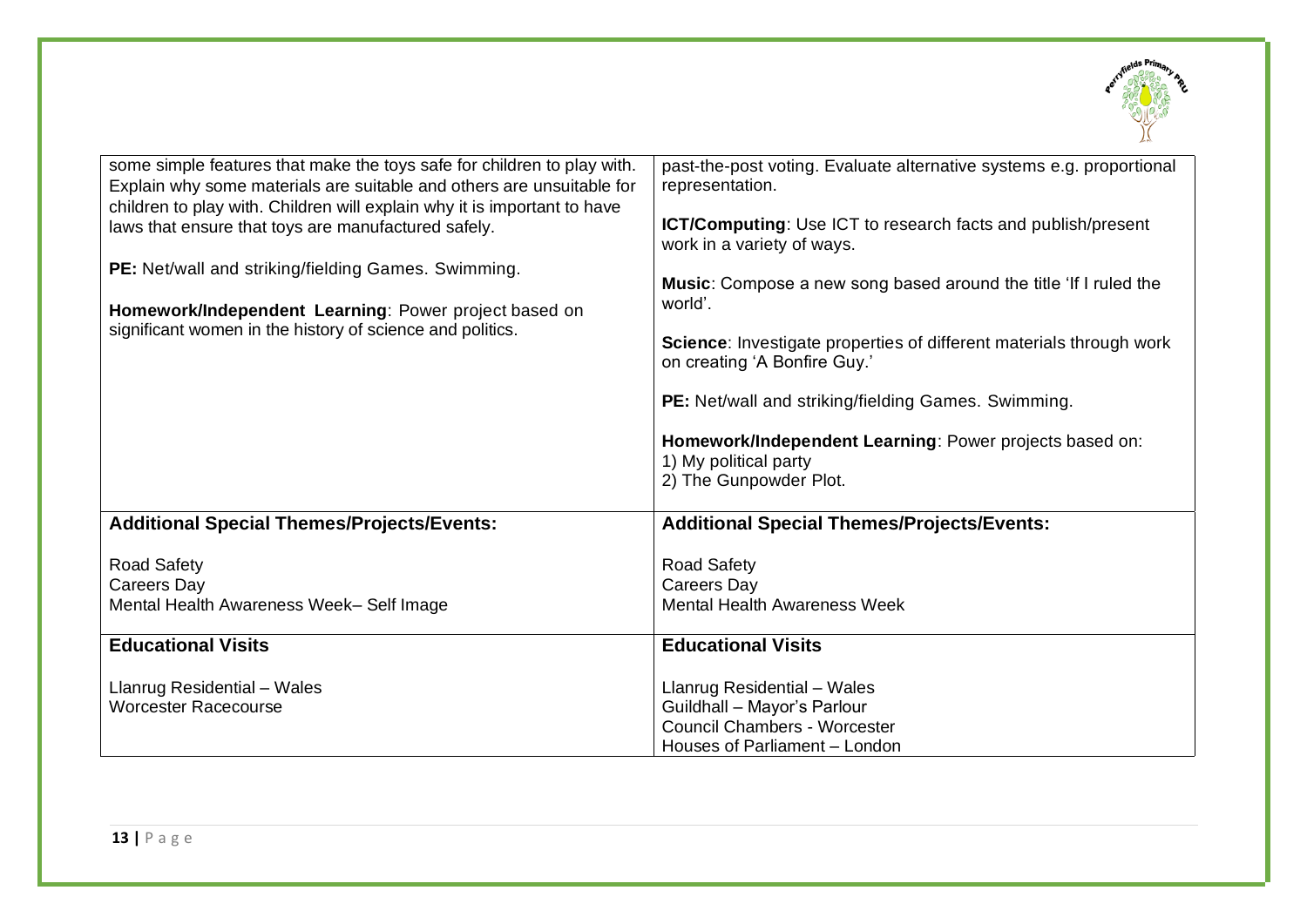### **Summer Term 2**



| Year 1 Cycle                                                                                                                                                                                    | Year 2 Cycle                                                                                                                                                                            |
|-------------------------------------------------------------------------------------------------------------------------------------------------------------------------------------------------|-----------------------------------------------------------------------------------------------------------------------------------------------------------------------------------------|
| <b>Britain at Play:</b>                                                                                                                                                                         | <b>Wild Waters:</b>                                                                                                                                                                     |
| English: Create a leaflet about leisure centre facilities. Write<br>blogs based on major sporting events. Create an information text                                                            | <b>English:</b> Choice of activities from English Quests.                                                                                                                               |
| on the history of Wimbledon. Choice of activities from English<br>Quests.                                                                                                                       | <b>Maths:</b> Choice of activities from Maths Quests.                                                                                                                                   |
|                                                                                                                                                                                                 | History: Investigate why settlers throughout history have                                                                                                                               |
| Maths: Represent data about how children spend their leisure<br>time in a number of ways. Create a plan of a new gym/leisure<br>centre. Calculate areas and perimeters/cost of equipment etc.   | chosen to live near rivers. Investigate historical significance of<br>certain rivers e.g. Nile.                                                                                         |
| Choice of activities from Maths Quests.                                                                                                                                                         | <b>Geography:</b> Locate rivers around the world and in the UK -                                                                                                                        |
|                                                                                                                                                                                                 | naming cities/counties, countries, continents where they are                                                                                                                            |
| History: Find out about the history of key sporting events e.g.<br>Wimbledon. Create a timeline of key sporting events. Find out<br>about famous sporting heroes.                               | found. Look at the physical features of rivers linked to the water<br>cycle. Conduct fieldwork in the local environment. Study of<br>people and place - why do people live near rivers? |
|                                                                                                                                                                                                 |                                                                                                                                                                                         |
| Geography: Explore Ordnance Survey Maps of the local area -<br>identify places for leisure activities. Look at land use - locate<br>parks and other recreation areas.                           | <b>Design Technology:</b> Competition to design and build a bridge –<br>selecting, joining and combining materials to make the strongest<br>structure possible.                         |
| Design Technology: Create a plan/design of a new leisure<br>centre. Choose materials to furnish.                                                                                                | Art: Artist study on the work of Monet and his piece 'Water<br>Lilies.'                                                                                                                 |
| Art: Create a 3D sculpture based on a chosen sport. Create<br>sketches of people in motion.                                                                                                     | <b>PSHE/Citizenship:</b> Consider issues of floods and other natural<br>disasters caused by water – what is the impact of flooding on                                                   |
|                                                                                                                                                                                                 | people and communities?                                                                                                                                                                 |
| <b>ICT/Computing:</b> E-safety – Discuss issues of privacy and<br>safety with regards to online gaming. Introduce blogging as a<br>means of communicating. Create web blogs of sporting events. | ICT/Computing: Use spreadsheets to organise and present data<br>linked to the bridge challenge.                                                                                         |
|                                                                                                                                                                                                 |                                                                                                                                                                                         |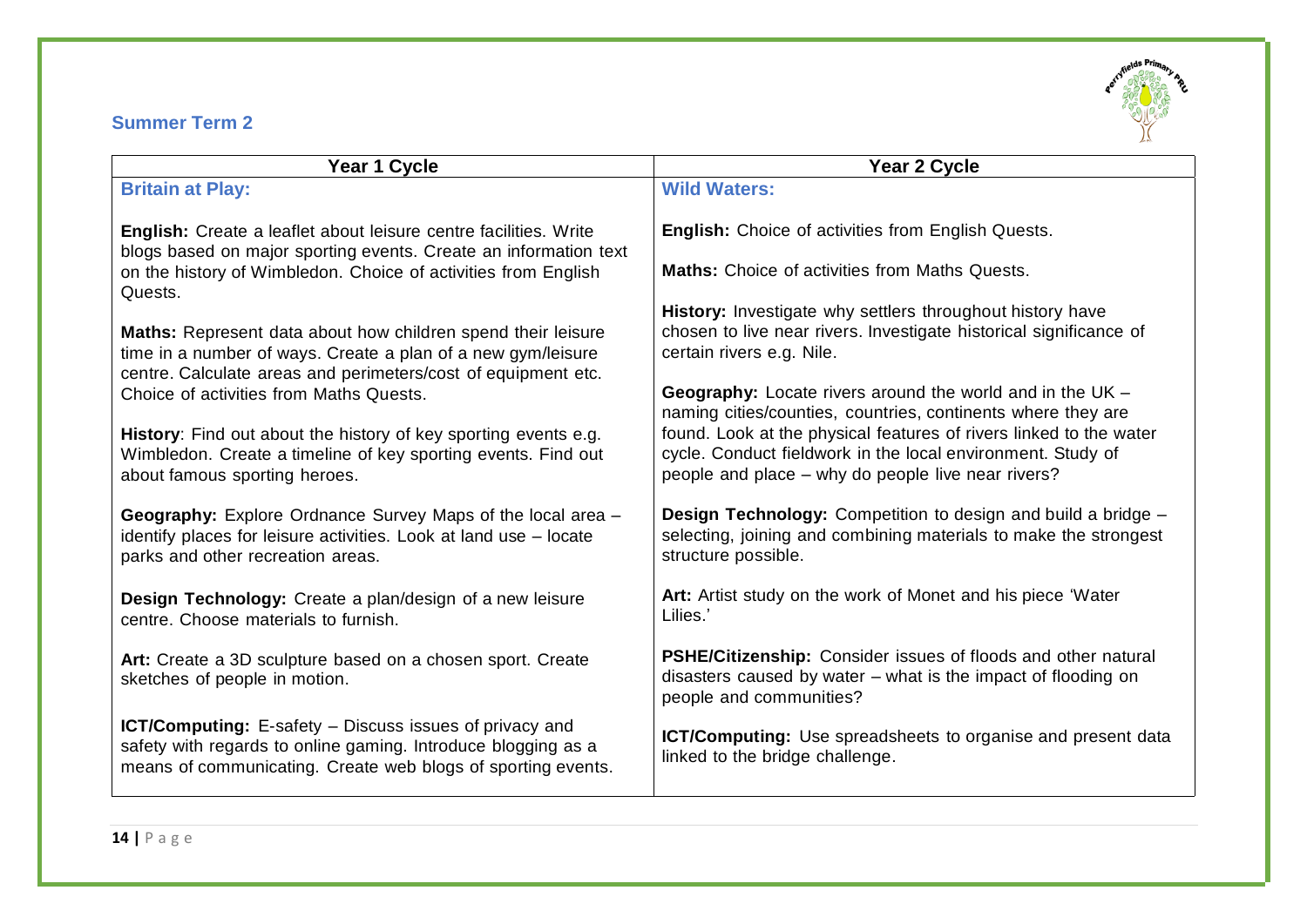

| Science: Gardening teams set up small plots within local grounds<br>- find out about how plants grow. Look at the composition of a<br>healthy meal. | <b>Science:</b> Study of the Water Cycle and its importance – changing<br>state – solids, liquids and gases.<br><b>Music:</b> Create a soundscape to describe the journey of a river. |
|-----------------------------------------------------------------------------------------------------------------------------------------------------|---------------------------------------------------------------------------------------------------------------------------------------------------------------------------------------|
| Music: Explore types of popular music- create a new rap.                                                                                            | RE: Explore the religious significance of rivers e.g. Ganges.                                                                                                                         |
| PE: Net/wall and striking/fielding Games. Swimming.                                                                                                 | PE: Net/wall and striking/fielding Games. Swimming.                                                                                                                                   |
| Homework/Independent Learning: Power projects based on:<br>1) My leisure Journal<br>2) A History of Sport.                                          | Homework/Independent Learning: Power projects based on:<br>1) Water all around us<br>2) Watercolours.                                                                                 |
|                                                                                                                                                     | Sex and Relationship Education: Keeping Healthy, Dental<br>Hygiene, Personal Hygiene, Relationships.                                                                                  |
| <b>Additional Special Themes/Projects/Events:</b>                                                                                                   | <b>Additional Special Themes/Projects/Events:</b>                                                                                                                                     |
| <b>European Country Day</b><br><b>E-Safety Week</b><br>Carers Day<br>Transition                                                                     | <b>India Week</b><br><b>E-Safety Week</b><br><b>Canal Safety</b><br>Carers Day<br>Transition                                                                                          |
| <b>Educational Visits</b>                                                                                                                           | <b>Educational Visits</b>                                                                                                                                                             |
| St John's/Legends Gym David Lloyd - Worcester<br>Cripplegate Park - Worcester                                                                       | Canal Trip - Worcester<br>National Drowning Awareness Organisation - Worcester                                                                                                        |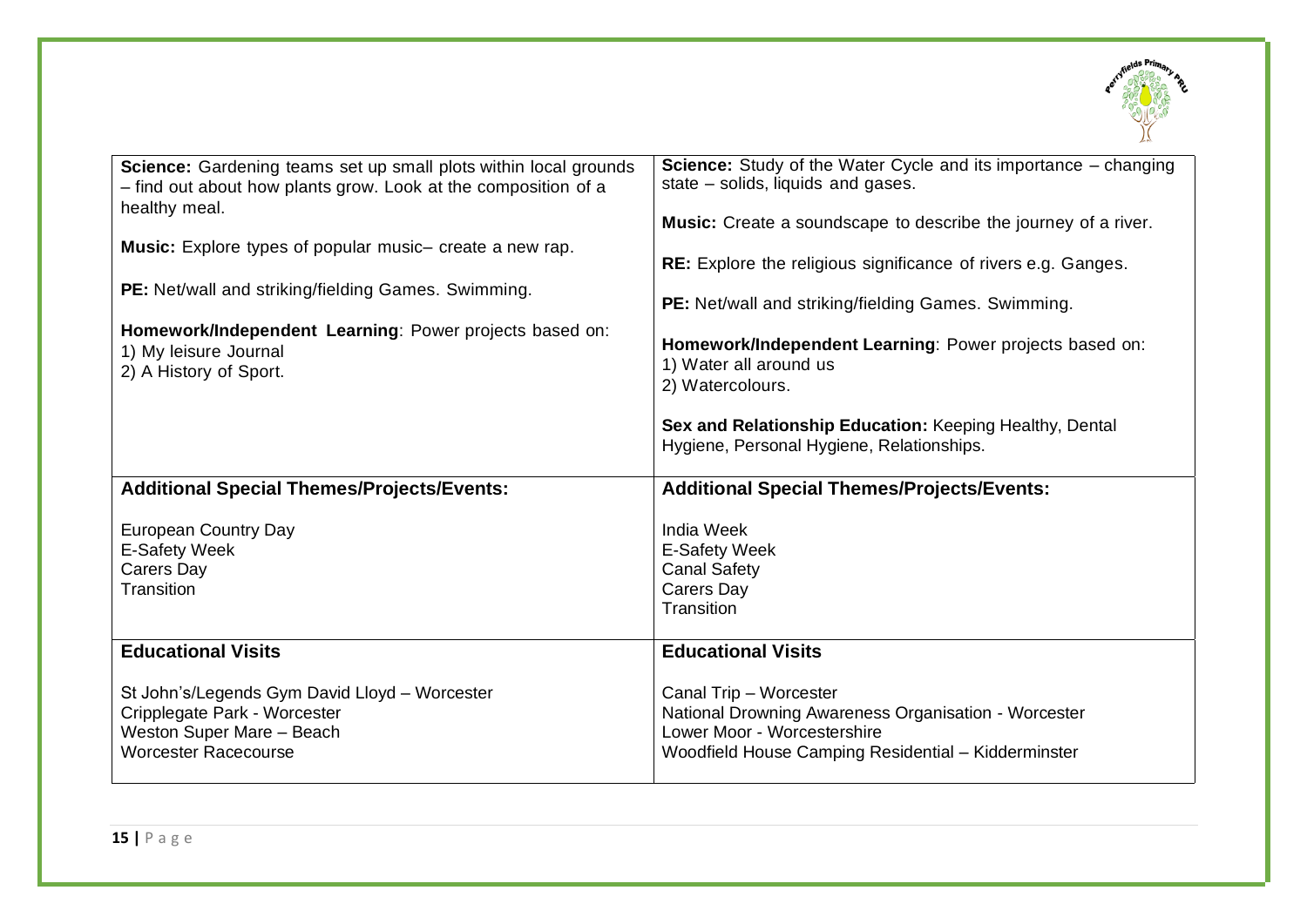

In addition to the above curriculum Perryfields pupils also have the opportunity to receive the following enrichment activities through local visits and visitors:

| Acton Mill Care Farm – every other week | <b>Perdiswell Park</b>                             |
|-----------------------------------------|----------------------------------------------------|
| Swimming - weekly                       | <b>Ghulevelt Park</b>                              |
| Mixed martial arts - weekly             | Restaurants – Indian, Chinese, Italian and Mexican |
| Drum tuition - weekly                   | Tesco                                              |
| Art therapy – twice weekly              | <b>Canal and Rivers Trust</b>                      |
| THRIVE - daily                          | <b>Mosaic Artist</b>                               |
| Therapy dog visits - daily              | History visitors                                   |
| Ukulele lessons - weekly                | School nurse                                       |
| Worcester Woods                         | Dental nurse                                       |
| Cooking lessons                         | Theatre groups                                     |
| <b>County Hall visit</b>                | Animal Mania                                       |
| <b>Guildhall Visit</b>                  | St Peter's Church - Malawi                         |
| The Hive Library Visit                  | <b>Community Support Officers</b>                  |
| Beanies Café Visit                      | Performing musical groups                          |
| Reverend Phil Thompson assemblies       | Beekeeper                                          |
| Reverend Rich Jackson assemblies        | Fireman                                            |
| African assembly visitor                | <b>Witley Court</b>                                |
| Fortis Housing                          | Worcester University - Inclusion Games             |
| Food bank                               | Yoga                                               |
| Severn Flats - Cripplegate Tower        |                                                    |
| Swan Theatre – pantomime                |                                                    |
|                                         |                                                    |

### **Alternative: Summer Term 2**

| Year 1 Cycle |  |
|--------------|--|
|              |  |
|              |  |

**English:** Create a leaflet about the history of the Olympics.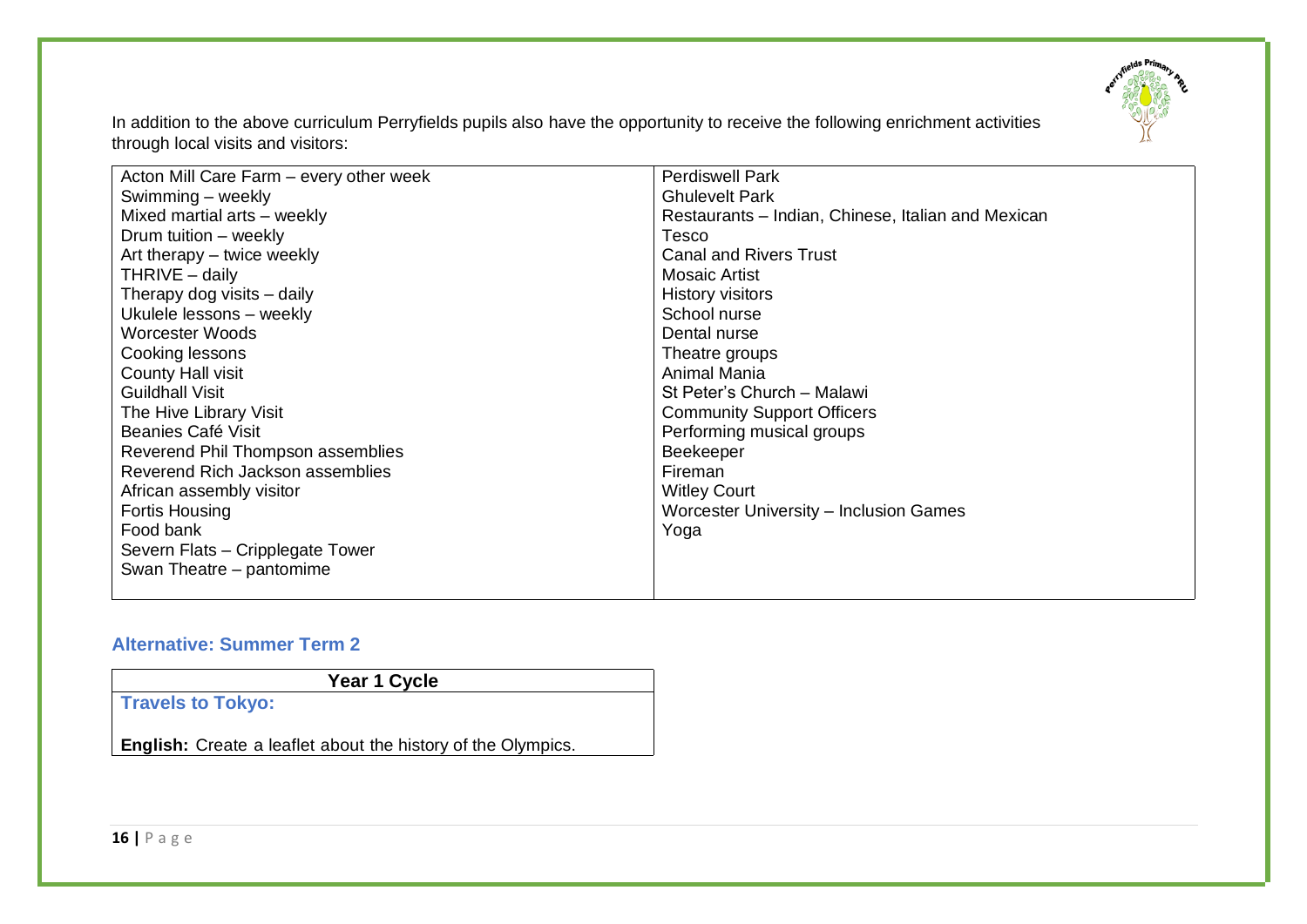Write blogs based on major sporting events. Create an information text on the Japan and the landmarks/visitor attractions available to see by tourists.

**Maths:** Represent data about how children spend their leisure time in a number of ways. Create a plan of a new gym/leisure centre. Calculate areas and perimeters/cost of equipment etc. Choice of activities from Maths Quests. Facts linked to distances to travel to and around Japan and distances of events. Pupils to measure and record their sporting activities.

**History**: Find out about the history of key sporting events e.g. Wimbledon. Create a timeline of key sporting events and Olympic events. Find out about famous Olympic sporting heroes.

**Geography:** Explore geographical features of Japan. Explore Ordnance Survey Maps of the local area – identify places for leisure activities. Look at land use – locate parks and other recreation areas.

**Design Technology:** Create a plan/design of a new leisure centre. Choose materials to furnish.

**Art:** Create a 3D sculpture based on a chosen sport. Create sketches of people in motion. Look at traditional Japanese Art (The Wave)

**ICT/Computing:** E-safety – Discuss issues of privacy and safety with regards to online gaming. Introduce blogging as a means of communicating. Create web blogs of sporting events.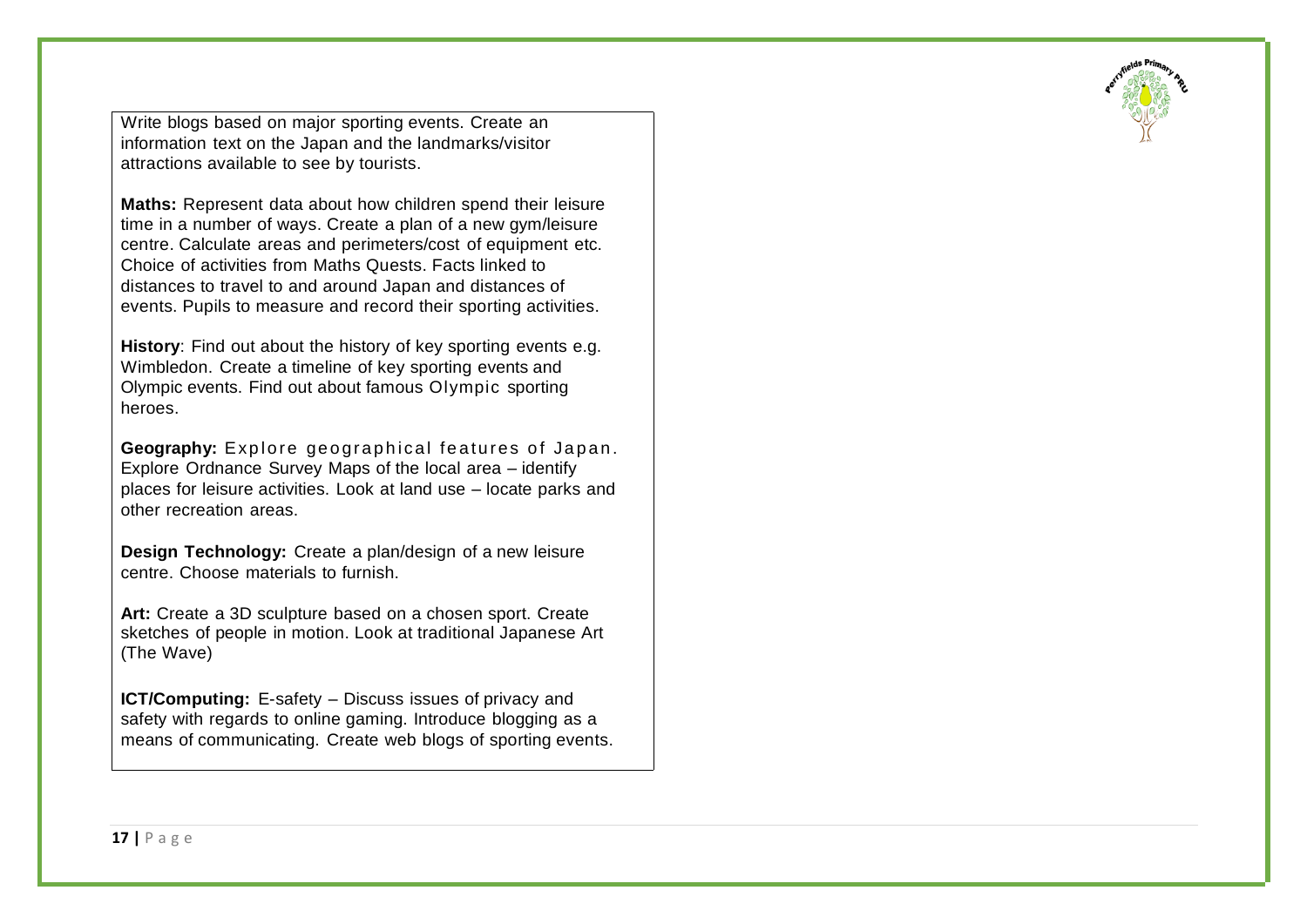

**Science:** Gardening teams set up small plots within local grounds – find out about how plants grow. Look at the composition of a healthy meal.

**Music:** Explore types of popular music– create a new rap. Explore Japanese traditional music and music associated with the Olympics.

**PE:** Olympic sports including**:** Net/wall and striking/fielding Games. Swimming.

**Homework/Independent Learning**: Power projects based on:

1) My leisure Journal

2) A History of Sport.

### **Additional Special Themes/Projects/Events:**

Olympics / sports day European Country Day E-Safety Week Carers Day **Transition** 

# **Educational Visits**

Nunnery Wood Athletics track St John's/Legends Gym David Lloyd – Worcester Cripplegate Park - Worcester Weston Super Mare – Beach Worcester Racecourse

In addition to the above curriculum Perryfields pupils also have the opportunity to receive the following enrichment activities through local visits and visitors:

Acton Mill Care Farm – every other week